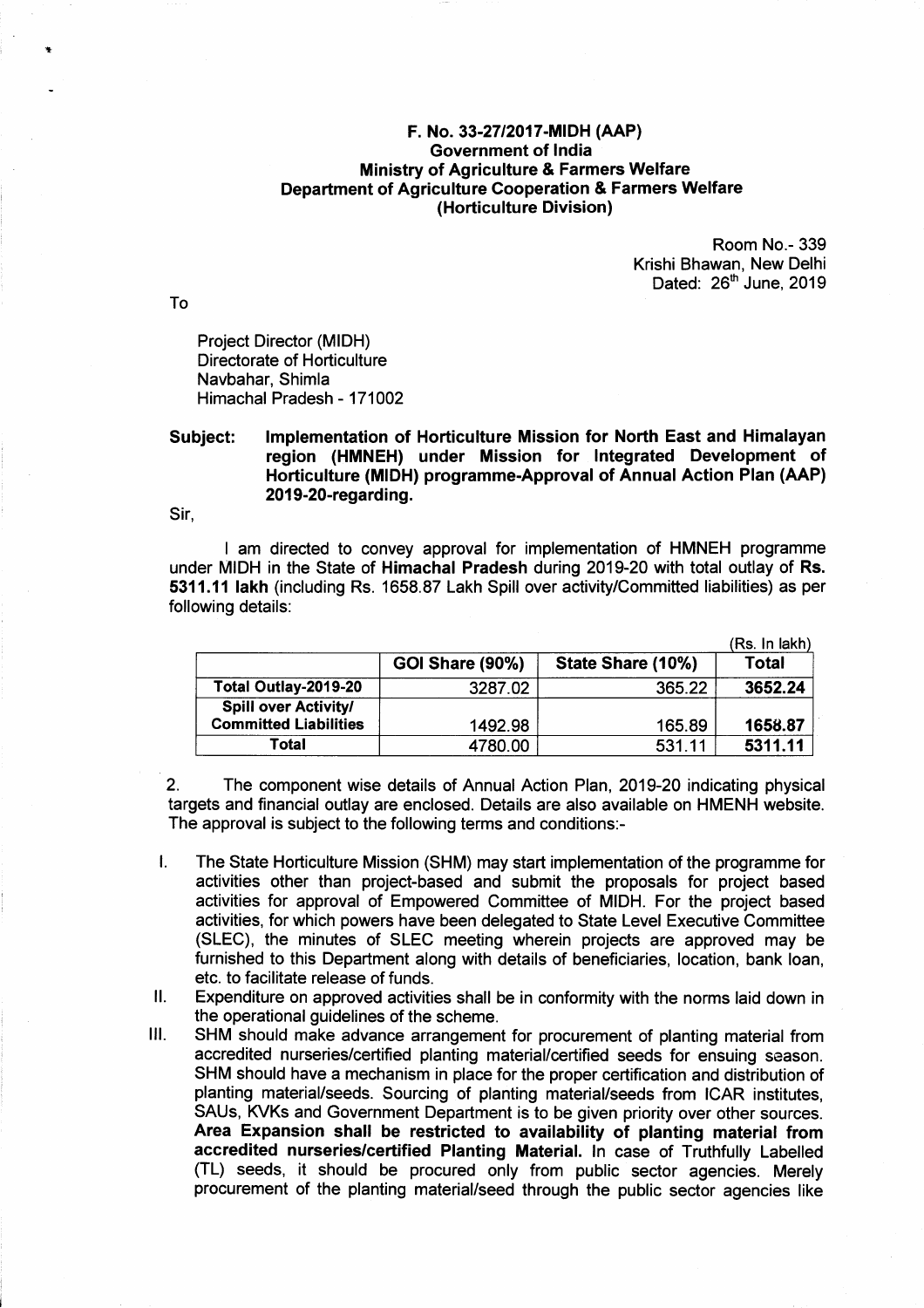Seed Corporation, Agro Corporation and other agencies do not ensure the quality of planting material/seed as they do not produce the same. SHM should ensure that these public sector agencies procure certified material and in case certified material is not available, seedlings/ TL seeds are to be procured only from ICAR institutes, SAUs, KVKs and Government Departments.

- IV More focus is to be given on enhancing productivity of horticulture crops for the holistic development supported with infrastructure for Pre- and Post- Harvest Management and Marketing.
- $V_{\cdot}$ To improve the productivity of existing old and senile orchards, there is need to identify gaps and revise the existing strategy for achieving the desired results. A proper mechanism needs to be devised to disseminate technology and train farmers on rejuvenation technology. Exposure visit of farmers should be organized to those institutesi/places where rejuvenation technology has been developed and also adopted by the farmers. Chief Consultants under HMENH will visit the State and discuss this matter with the SHM.
- The programme for protected cultivation and lining of Community tanks/ponds should be taken up in close coordination with the Precision Farming Development Centre (PFDC) in the State. VI
- Protected Cultivation of vegetables should be promoted under HMENH in clusters around major cities/metros. These clusters may be provided with other infrastructural facilities like pre-cooling units, cold storages, reefer vans, vending carts etc. and marketing arrangements may be tied up by linking with cooperatives/private retail chains like SAFAL, farmer markets. vii.
- Organic farming should be linked to certification. No separate funds will be provided for adoption of organic farming alone. Arrangements should also be made by the SHM or concerned agency for the marketing of organic produce. Selection of Service Provider Agencies is to be done by adoption of competitive bidding. vil.
	- IPM measures should be need based and are to be taken after clearly identifying the problem of pests/disease in the clusters. INM measures are to be adopted in the clusters to correct soil deficiency and reduce excessive dependence on chemical fertilizers. IX.
	- The creation of water harvesting structure should be implemented in conjunction with Mahatma Gandhi National Rural Employment Guarantee Scheme (MNREGA) wherever feasible and should be compulsorily linked with the new area expansion and micro-irrigation programmes. x.
	- For implementation of horticulture mechanization, PHM, marketing and mobile/primary processing activities, SHM should make efforts to organize self-help groups, farmers' interest groups, growers association at local level and also involve Panchayats, Cooperatives, Producers Company etc. ln this regard, SHM is to play pro-active role and should appoint one senior level officer as nodal officer and make him responsible for these components. XI.
- Efforts should also be made for the buyback arrangements of the horticulture produce.  $XII.$
- SHM should involve State Agricultural University and ICAR lnstitutes in the State for the extension activities under HMENH. xil.
- SHM shall document the Annual Report and success stories and furnish them to DAC&FW. XIV.
- The SHM should also conduct lmpact Evaluation Study through independent organization of repute in the State. xv.
- While implementing the HMENH programme, convergence and synergy should be ensured with the other schemes like Micro Irrigation, RKVY, PKVY, MNREGS, National Mission on Medicinal Plants, AEZS of APEDA, Tribal Sub Plan, Mega Food Parks of Ministry of Food Processing lndustries, Watershed Development Programmes, BRGF and Schemes of the State Government. xvt.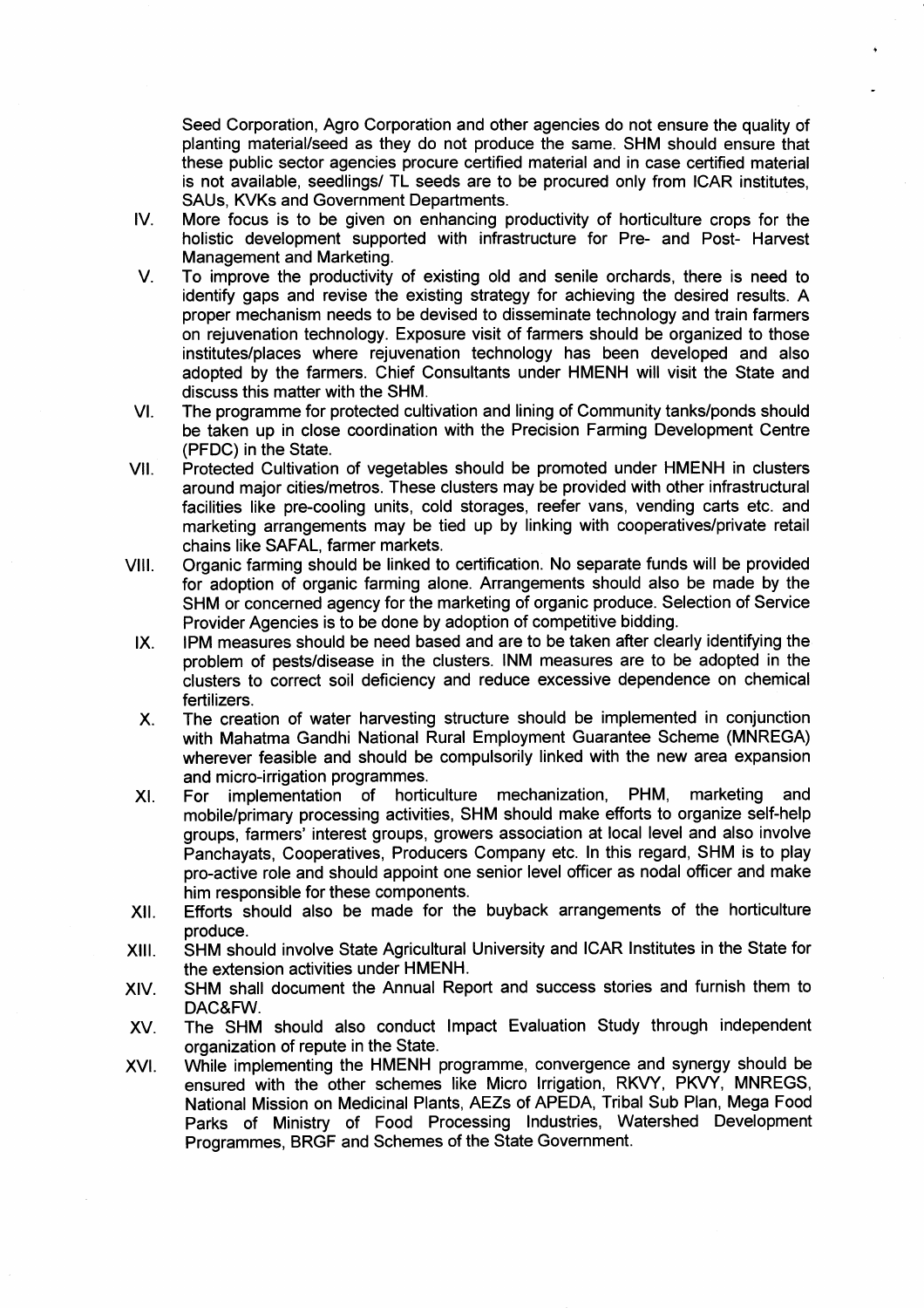- The Audited Statement of Accounts (ASA) for 2017-18 and Utilization Certificate for 2018-19, if not submitted so far, should be furnished to facilitate release of funds during 2019-20. xvil.
- According to the provisions of the Fiscal Responsibilities and Budget Management (FRBM) Act, 2003 and Rules thereof, regular feedback from the implementing agencies on the physical and financial progress of the activities is necessary for periodical review. xvilt.
- The monthly physical and financial progress may be posted on the website www.midh.gov.in by the  $5<sup>th</sup>$  of every month and certified hard copy be furnished to this Department by the  $10<sup>th</sup>$  of every month following the month under report.. Status of project based proposals need also to be uploaded on HMENH website. XIX.
- Expenditure reported in the Utilization Certificate should match with the progress reported in HORTNET/DBT portal and will be used to consider the request from State for release of funds. xx.
- SHM should ensure that all capacity building programs should be as per Qualification Pack (OP) of ASCI and only needs to be run in ASCI accredited training lnstitutes. Required entry of achievement needs to be done on Skill lndia portal. xxt.
- It may be noted that the release of funds would be subject to the fumishing of requisite information as mentioned above. ln addition to that, a mid-term review would be undertaken at appropriate time. xxil.
- XXIII. SHM is also requested to furnish the Annual Action Plan for the remaining amount of 2019-20.
- XXIV. It may also be noted that DPR of CoE needs to include specific inputs of technical partner and DPR needs to be as per MIDH guidelines.

Yours faithfully,

Encl: as above

Welchamle

(R.K. Chawla) Under Secretary to the Government of lndia Ph. No.011-2338773 Email: midhaap@gmail.com

Copy to:

1 Tech. Dir.(NlC) for uploading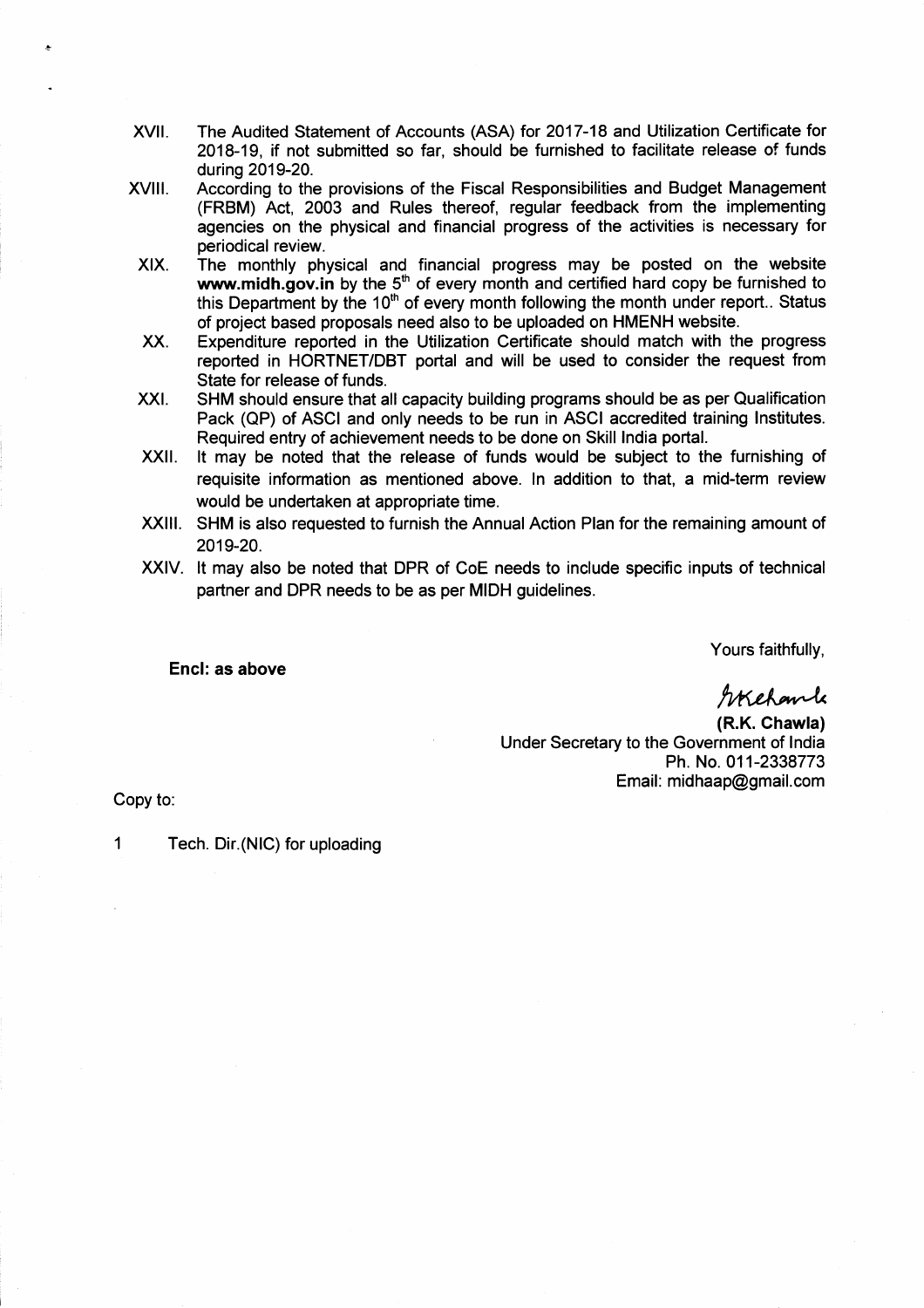|              |                                                                              |                                                      | Annual Action Plan of Himachal Pradesh, 2019-20                                                                                                                                                                                                                                                                                                                                                                     |                      |                |                         |                                     |                             |                |                                                                                                                                                    |
|--------------|------------------------------------------------------------------------------|------------------------------------------------------|---------------------------------------------------------------------------------------------------------------------------------------------------------------------------------------------------------------------------------------------------------------------------------------------------------------------------------------------------------------------------------------------------------------------|----------------------|----------------|-------------------------|-------------------------------------|-----------------------------|----------------|----------------------------------------------------------------------------------------------------------------------------------------------------|
|              |                                                                              |                                                      | Action Plan 2019-20                                                                                                                                                                                                                                                                                                                                                                                                 |                      |                |                         |                                     |                             |                | (Rs. in Lakhs)                                                                                                                                     |
|              |                                                                              |                                                      |                                                                                                                                                                                                                                                                                                                                                                                                                     |                      | AAP 2019-20    |                         |                                     | <b>Spill Over (2018-19)</b> |                |                                                                                                                                                    |
| S. No        | <b>Activity</b>                                                              | <b>Maximum</b><br>permissible<br>cost                | <b>Pattern of Assistance</b>                                                                                                                                                                                                                                                                                                                                                                                        | Phy<br><b>Target</b> | Fin.<br>Outlay | <b>GOI Share</b><br>90% | <b>State</b><br><b>Share</b><br>10% | Phy<br><b>Target</b>        | Fin.<br>Outlay | <b>Remarks</b>                                                                                                                                     |
| $\mathbf 1$  | $\mathbf{2}$                                                                 | 3                                                    | $\overline{\mathbf{4}}$                                                                                                                                                                                                                                                                                                                                                                                             |                      | 6              | $\overline{7}$          | 8                                   |                             | 6              |                                                                                                                                                    |
| $\mathbf{I}$ | <b>Plantation Infrastructure and Development</b>                             |                                                      |                                                                                                                                                                                                                                                                                                                                                                                                                     |                      |                |                         |                                     |                             |                |                                                                                                                                                    |
|              |                                                                              | <b>Production of planting material Public Sector</b> |                                                                                                                                                                                                                                                                                                                                                                                                                     |                      |                |                         |                                     |                             |                |                                                                                                                                                    |
|              | <b>Small Nursery (1 ha)</b>                                                  |                                                      |                                                                                                                                                                                                                                                                                                                                                                                                                     |                      |                |                         |                                     |                             |                |                                                                                                                                                    |
|              | a) Public Sector                                                             | Rs. 15 lakh/one ha unit                              | 100% to public sector and in case of<br>private sector, credit linked back-<br>ended subsidy @ 50% of cost, subject<br>to a maximum of Rs. 7.50 lakh/unit, as<br>project based activity. Each nursery<br>will produce a minimum of 25,000<br>numbers of mandated perennial<br>vegetatively propagated fruit<br>plants/tree spices/plantation crops<br>aromatic plants, per year, duly certified<br>for its quality. |                      | 0.00           | 0.001                   | 0.00                                |                             |                | 0.00 Minutes of SLEC meeting to be<br>submitted along with details of<br>beneficiareis, locaiton, bank loan etc<br>to facilitate release of funds. |
|              | b) Private Sector                                                            | Rs. 15 lakh/one ha unit                              | 100% to public sector and in case of<br>private sector, credit linked back-<br>ended subsidy of cost, subject to a<br>maximum of Rs. 7.50 lakh/unit, as<br>project based activity. Each nursery<br>will produce a minimum of 25,000<br>numbers of mandated perennial<br>vegetatively propagated fruit<br>plants/tree spices/plantation crops per<br>year, aromatic plants, duly certified for<br>its quality.       |                      | 15.00          | 13.50                   | 1.50                                |                             | 15.00          | do                                                                                                                                                 |
|              | Setting up of new TC Units.                                                  |                                                      |                                                                                                                                                                                                                                                                                                                                                                                                                     |                      |                |                         |                                     |                             |                |                                                                                                                                                    |
|              | a) Public Sector                                                             | Rs. 250.00 lakh                                      | 100% of cost to public sector                                                                                                                                                                                                                                                                                                                                                                                       |                      | 0.00           | 0.00                    | 0.00                                |                             |                | 0.00 Project to be submitted                                                                                                                       |
|              | b) Private sector                                                            | Rs. 250.00 lakh                                      | 40% of cost to private sector                                                                                                                                                                                                                                                                                                                                                                                       | $\overline{2}$       | 100.00         | 90.00                   | 10.00                               | $\overline{2}$              |                | 46.60 Project to be submitted                                                                                                                      |
|              | Sub-total Planting material                                                  |                                                      |                                                                                                                                                                                                                                                                                                                                                                                                                     | 4.00                 | 115.00         | 103.50                  | 11.50                               | 4.00                        | 61.60          |                                                                                                                                                    |
| $\mathbf{2}$ |                                                                              | Establishment of new gardens / Area Expansion        |                                                                                                                                                                                                                                                                                                                                                                                                                     |                      |                |                         |                                     |                             |                |                                                                                                                                                    |
|              |                                                                              | maximum area of 4 ha per beneficiary)                | Fruit crops other than cost intensive crops using normal spacing (For a                                                                                                                                                                                                                                                                                                                                             |                      |                |                         |                                     |                             |                |                                                                                                                                                    |
|              | <b>Fruits - Perennials</b>                                                   |                                                      |                                                                                                                                                                                                                                                                                                                                                                                                                     |                      |                |                         |                                     |                             |                |                                                                                                                                                    |
|              | (a) Cost intensive crops                                                     |                                                      |                                                                                                                                                                                                                                                                                                                                                                                                                     |                      |                |                         |                                     |                             |                |                                                                                                                                                    |
|              |                                                                              | Fruit crops like Grape, Kiwi, Passion fruit etc.     |                                                                                                                                                                                                                                                                                                                                                                                                                     |                      |                |                         |                                     |                             |                |                                                                                                                                                    |
|              | a) Integrated package with drip Rs. 4.00 lakh/ha.<br>irrigation and trellis. |                                                      | Maximum of Rs. 1.60 lakh/- per ha.<br>(40% of cost) for meeting the<br>expenditure on planting material and<br>cost of material for drip irrigation,<br>trellies and INM/IPM, in 3 installments<br>of 60:20:20 subject to survival rate of<br>75% in 2 <sup>nd</sup> year and 90% in 3rd year).                                                                                                                     |                      | 0.00           | 0.00                    | 0.00                                |                             | 0.00           |                                                                                                                                                    |

 $\mathbf{q}_i$  ,  $\mathbf{q}_i$  ,  $\mathbf{q}_i$  ,  $\mathbf{q}_i$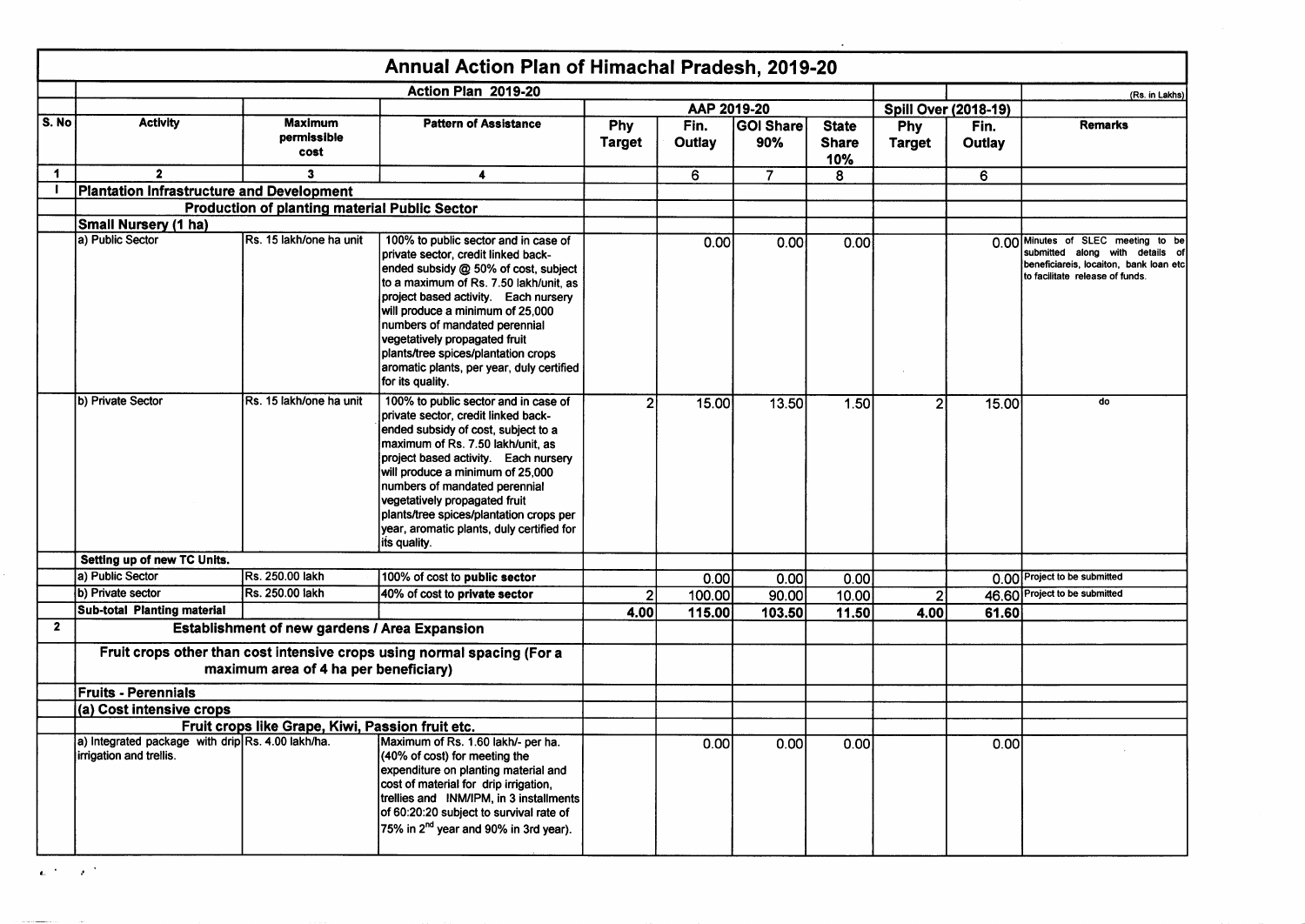| b) Without integration                                                    | Rs. 1.25 lakh/ha | Maximum of Rs. 0.50 lakh/ha (40% of<br>cost) for meeting the expenditure on<br>planting material and cost of INM/IPM<br>in three installments of 60:20:20<br>subject to survival rate of 75% in 2 <sup>nd</sup><br>year and 90% in 3rd year.<br>For (a)<br>and (b) above, in the case of TSP<br>areas, Andaman & Nicobar and<br>Lakshadweep Islands, assistance will<br>be @ 50% of cost. |              | 0.00 | 0.00  | 0.00  |              | 0.00              |                 |
|---------------------------------------------------------------------------|------------------|-------------------------------------------------------------------------------------------------------------------------------------------------------------------------------------------------------------------------------------------------------------------------------------------------------------------------------------------------------------------------------------------|--------------|------|-------|-------|--------------|-------------------|-----------------|
| Sub total                                                                 |                  |                                                                                                                                                                                                                                                                                                                                                                                           | 0.00         | 0.00 | 0.001 | 0.001 | 0.001        | $\overline{0.00}$ |                 |
| maintainance without Integration                                          |                  |                                                                                                                                                                                                                                                                                                                                                                                           |              |      |       |       |              |                   |                 |
| 1st Year                                                                  |                  |                                                                                                                                                                                                                                                                                                                                                                                           |              | 0.00 | 0.00  | 0.00  |              | 0.00              |                 |
| 2nd Year                                                                  |                  |                                                                                                                                                                                                                                                                                                                                                                                           |              | 0.00 | 0.00  | 0.00  |              | 0.00              |                 |
| Sub total maintainance                                                    |                  |                                                                                                                                                                                                                                                                                                                                                                                           | 0.00         | 0.00 | 0.00  | 0.00  | 0.00         | 0.00              |                 |
| ii) Strawberry                                                            |                  |                                                                                                                                                                                                                                                                                                                                                                                           |              |      |       |       |              |                   |                 |
| a) Integrated package with drip Rs. 2.80 lakh/ha<br>irrigation & mulching |                  | Maximum of Rs. 1.12 lakh/ per ha.<br>(40% of cost) for meeting the<br>expenditure on planting material and<br>cost of material for drip irrigation,<br>mulching and INM/IPM, in one<br>installment.                                                                                                                                                                                       | 1.50l        | 2.10 | 1.89  | 0.21  |              | 0.00              |                 |
| b) Without integration                                                    | Rs. 1.25 lakh/ha | Maximum of Rs. 0.50 lakh/ha (40% of<br>cost) for meeting the expenditure on<br>planting material and cost of INM/IPM<br>one installment.<br>For (a) and (b) above, in the case of<br>TSP areas, Andaman & Nicobar and<br>Lakshadweep Islands, assistance will<br>be @ 50% of cost.                                                                                                        | 2.70         | 1.69 | 1.52  | 0.17  |              | 0.00              |                 |
| Sub total                                                                 |                  |                                                                                                                                                                                                                                                                                                                                                                                           | 4.20         | 3.79 | 3.41  | 0.38  | $\mathbf{0}$ | 0.00              |                 |
| iii) Banana (sucker)                                                      |                  |                                                                                                                                                                                                                                                                                                                                                                                           |              |      |       |       |              |                   |                 |
| Integrated package with Rs. 2.00 lakh/ha<br>la)<br>drip irrigation.       |                  | Maximum of Rs. 0.80 lakh/ha (40% of<br>the cost) for meeting expenditure on<br>planting material, drip irrigation and<br>cost of material for INM/IPM, in 2<br>installments (75:25).                                                                                                                                                                                                      |              | 0.00 | 0.00  | 0.00  |              | 0.00              |                 |
| b) Without integration                                                    | Rs.87,500/ha     | Maximum of Rs. 0.35 lakh/ha (40% of<br>cost) for meeting the expenditure on<br>planting material and cost of INM/IPM<br>in 2 installments (75:25). For (a) and<br>(b) above, in the case of TSP areas,<br>Andaman & Nicobar and Lakshadweep<br>Islands, assistance will be @ 50% of<br>cost in 2 installments.                                                                            |              | 0.00 | 0.00  | 0.00  |              |                   | $0.00$  2m x 2m |
| Sub total                                                                 |                  |                                                                                                                                                                                                                                                                                                                                                                                           | $\mathbf{0}$ | 0.00 | 0.00  | 0.00  | 0            | 0.00              |                 |
| maintainance without Integration                                          |                  |                                                                                                                                                                                                                                                                                                                                                                                           |              |      |       |       |              |                   |                 |
| 1st Year                                                                  |                  |                                                                                                                                                                                                                                                                                                                                                                                           |              | 0.00 | 0.00  | 0.00  |              | 0.00              |                 |
| Sub total maintainance                                                    |                  |                                                                                                                                                                                                                                                                                                                                                                                           | Οl           | 0.00 | 0.00  | 0.00  | $\mathbf{0}$ | 0.00              |                 |
| iv ) Pineapple (sucker)                                                   |                  |                                                                                                                                                                                                                                                                                                                                                                                           |              |      |       |       |              |                   |                 |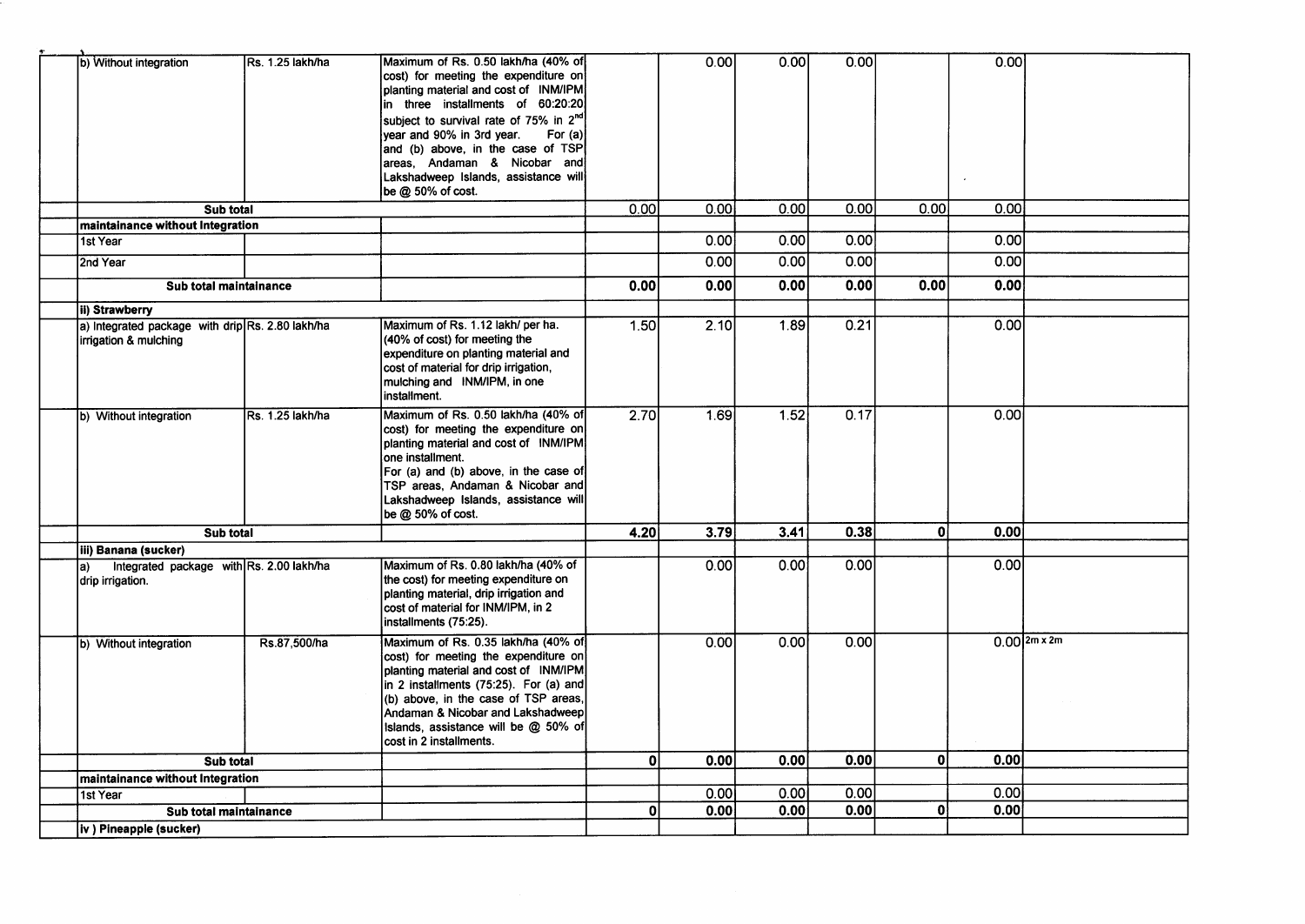| Integrated package with Rs. 3.00 lakh/ha<br>la)<br>drip irrigation.   |                   | Maximum of Rs. 1.20 lakh/ha (40% of<br>the cost) for meeting expenditure on<br>planting material, drip irrigation and<br>cost of material for INM/IPM, in 2<br>installments.                                                                                                                                                   |    | 0.00 | 0.00 | 0.00 | 0.00                |  |
|-----------------------------------------------------------------------|-------------------|--------------------------------------------------------------------------------------------------------------------------------------------------------------------------------------------------------------------------------------------------------------------------------------------------------------------------------|----|------|------|------|---------------------|--|
| b) Without integration                                                | Rs.87,500/ha      | Maximum of Rs. 0.35 lakh/ha (40% of<br>cost) for meeting the expenditure on<br>planting material and cost of INM/IPM<br>in 2 installments (75:25).<br>For (a) and (b) above, in the case of<br>TSP areas, Andaman & Nicobar and<br>Lakshadweep Islands, assistance will<br>be @ 50% of cost in 2 installments<br>(75:25).      |    | 0.00 | 0.00 | 0.00 | 0.00                |  |
| Sub total                                                             |                   |                                                                                                                                                                                                                                                                                                                                | Οl | 0.00 | 0.00 | 0.00 | 0<br>0.00           |  |
| maintainance without Integration                                      |                   |                                                                                                                                                                                                                                                                                                                                |    |      |      |      |                     |  |
| 1st Year                                                              |                   |                                                                                                                                                                                                                                                                                                                                |    | 0.00 | 0.00 | 0.00 | 0.00                |  |
| Sub total maintainance                                                |                   |                                                                                                                                                                                                                                                                                                                                | 0  | 0.00 | 0.00 | 0.00 | 0.00<br>$\mathbf 0$ |  |
| v) Banana (TC)                                                        |                   |                                                                                                                                                                                                                                                                                                                                |    |      |      |      |                     |  |
| a) Integrated package with drip<br>irrigation.                        | Rs. 3.00 lakh/ha  | Maximum of Rs. 1.20 lakh/ha (40 % of<br>cost) for meeting the expenditure on<br>planting material and cost of material<br>for drip system, INM/IPM etc., in 2<br>installments (75:25).                                                                                                                                         |    | 0.00 | 0.00 | 0.00 | 0.00                |  |
| b) Without integration                                                | Rs. 1.25 lakh/ha. | Max. of Rs. 0.50 lakh per ha, (40% of<br>cost) for meeting the expenditure on<br>planting material and cost of INM/IPM<br>in 2 installments (75:25).<br>For (a) and (b) above, in the case of<br>TSP areas, Andaman & Nicobar and<br>Lakshadweep Islands, assistance will<br>be @ 50% of cost in 2 installments<br>(75:25).    |    | 0.00 | 0.00 | 0.00 | 0.00                |  |
| Sub total                                                             |                   |                                                                                                                                                                                                                                                                                                                                | 0  | 0.00 | 0.00 | 0.00 | 0.00<br>ΩI          |  |
| maintainance without Integration                                      |                   |                                                                                                                                                                                                                                                                                                                                |    |      |      |      |                     |  |
| 1st Year                                                              |                   |                                                                                                                                                                                                                                                                                                                                |    | 0.00 | 0.00 | 0.00 | 0.00                |  |
| Sub total maintainance                                                |                   |                                                                                                                                                                                                                                                                                                                                |    | 0.00 | 0.00 | 0.00 | 0.00                |  |
| vi) Pineapple (TC)                                                    |                   |                                                                                                                                                                                                                                                                                                                                |    |      |      |      |                     |  |
| Integrated package with Rs. 5.50 lakh /ha.<br>la)<br>drip irrigation. |                   | Maximum of Rs. 2.20 lakh/ha (40 % of<br>cost) for meeting the expenditure on<br>planting material and cost of material<br>for drip system, INM/IPM etc., in 2<br>installments (75:25).                                                                                                                                         |    | 0.00 | 0.00 | 0.00 | 0.00                |  |
| b) Without integration                                                | Rs. 1.25 lakh/ha. | Max. of Rs. 0.50 lakh per ha, (40% of<br>cost) for meeting the expenditure on<br>planting material and cost of INM/IPM<br>in 2 installments (75:25).<br>For (a) and (b) above, in the case of<br>TSP areas, Andaman & Nicobar and<br>Lakshadweep Islands, assistance will<br>be @ 50% of cost in 2 installments<br>$(75:25)$ . |    | 0.00 | 0.00 | 0.00 | 0.00                |  |
| Sub total                                                             |                   |                                                                                                                                                                                                                                                                                                                                | 0l | 0.00 | 0.00 | 0.00 | 0.00<br>οl          |  |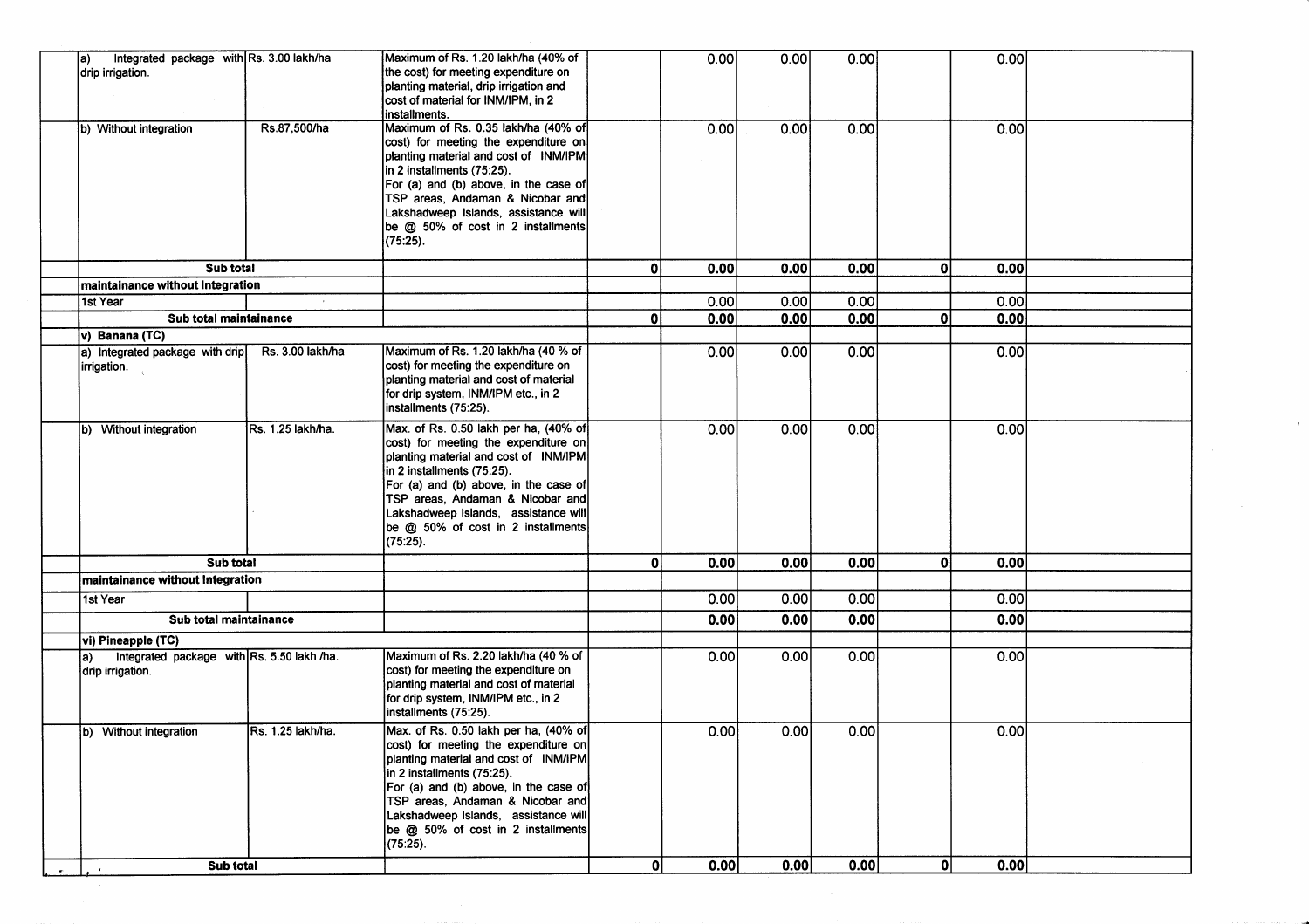| maintainance without Integration                                                  |                   |                                                                                                                                                                                                                                                                                                                                                                                                         |              |       |                   |      |              |       |  |
|-----------------------------------------------------------------------------------|-------------------|---------------------------------------------------------------------------------------------------------------------------------------------------------------------------------------------------------------------------------------------------------------------------------------------------------------------------------------------------------------------------------------------------------|--------------|-------|-------------------|------|--------------|-------|--|
| 1st Year                                                                          |                   |                                                                                                                                                                                                                                                                                                                                                                                                         |              | 0.00  | 0.001             | 0.00 |              | 0.00  |  |
| Sub total maintainance                                                            |                   |                                                                                                                                                                                                                                                                                                                                                                                                         | $\mathbf{0}$ | 0.00  | 0.00              | 0.00 | 0l           | 0.00  |  |
| vii) Papaya                                                                       |                   |                                                                                                                                                                                                                                                                                                                                                                                                         |              |       |                   |      |              |       |  |
| a) Integrated package with drip<br>lirrigation.                                   | Rs. 2.00 lakh/ha. | Maximum of Rs. 0.80 lakh/ha (40% of<br>the cost) for meeting expenditure on<br>planting material, drip irrigation and<br>cost of material for INM/IPM, in 2<br>installments (75:25).                                                                                                                                                                                                                    |              | 0.00  | 0.00              | 0.00 |              | 0.00  |  |
| b) Without integration                                                            | Rs. 60,000/ha     | Maximum of Rs. 0.30 lakh/ha (50 % of<br>cost) for meeting the expenditure on<br>planting material and cost of INM/IPM<br>in 2 installments (75:25).<br>For (a) and (b) above, in the case of<br>NE and Himalayan States, TSP areas,<br>Andaman & Nicobar and Lakshadweep<br>Islands, assistance will be @ 50% of<br>cost in 2 installments (75:25).                                                     | 5.5          | 1.24  | 1.11              | 0.12 |              | 0.00  |  |
| Sub total                                                                         |                   |                                                                                                                                                                                                                                                                                                                                                                                                         | 6I           | 1.24  | $\overline{1.11}$ | 0.12 | $\mathbf{0}$ | 0.00  |  |
| maintainance without Integration                                                  |                   |                                                                                                                                                                                                                                                                                                                                                                                                         |              |       |                   |      |              |       |  |
| 1st Year                                                                          |                   |                                                                                                                                                                                                                                                                                                                                                                                                         |              | 0.00  | 0.00              | 0.00 |              | 0.00  |  |
| Sub total maintainance                                                            |                   |                                                                                                                                                                                                                                                                                                                                                                                                         | 0            | 0.00  | 0.00              | 0.00 | $\Omega$     | 0.00  |  |
| ix) High density planting (mango, guava, litchi, pomegranate, apple, citrus etc). |                   |                                                                                                                                                                                                                                                                                                                                                                                                         |              |       |                   |      |              |       |  |
| a) Integrated package with drip<br>irrigation                                     | Rs. 1.50 lakh /ha | Maximum of Rs. 0.60 lakh per ha.<br>(40% of cost) for meeting the<br>expenditure on planting material, cost<br>of drip system, INM/IPM, canopy<br>management etc., in 3 installments of<br>60:20:20 subject to survival rate of<br>75% in 2nd year and 90% in 3 <sup>rd</sup> year).                                                                                                                    |              | 0.00  | 0.00              | 0.00 |              | 0.00  |  |
| b) Without Integration.                                                           | Rs. 1.00 lakh/ha. | Maximum of Rs. 0.40 lakh/ha (40% of<br>the cost) for meeting the expenditure<br>on planting material and cost of<br>INM/IPM in 3 installments (60:20:20).<br>For (a) and (b) above, in the case of<br>TSP areas, Andaman & Nicobar and<br>Lakshadweep Islands, assistance will<br>be @ 50% of cost in 3 installments of<br>60:20:20 subject to survival rate of<br>75% in 2nd year and 90% in 3rd year) | 200.0        | 60.00 | 54.00             | 6.00 | 161.78       | 48.59 |  |
| Sub total                                                                         |                   |                                                                                                                                                                                                                                                                                                                                                                                                         | 200.00       | 60.00 | 54.00             | 6.00 | 161.78       | 48.59 |  |
| maintainance without Integration                                                  |                   |                                                                                                                                                                                                                                                                                                                                                                                                         |              |       |                   |      |              |       |  |
| 1st Year                                                                          |                   |                                                                                                                                                                                                                                                                                                                                                                                                         | 100.00       | 10.00 | 9.001             | 1.00 | 125.29       | 12.53 |  |
| 2nd Year                                                                          |                   |                                                                                                                                                                                                                                                                                                                                                                                                         | 100.00       | 10.00 | 9.00              | 1.00 | 86.50        | 8.74  |  |
| Sub total maintainance                                                            |                   |                                                                                                                                                                                                                                                                                                                                                                                                         | 200.00       | 20.00 | 18.00             | 2.00 | 211.79       | 21.27 |  |
|                                                                                   |                   |                                                                                                                                                                                                                                                                                                                                                                                                         |              |       |                   |      |              |       |  |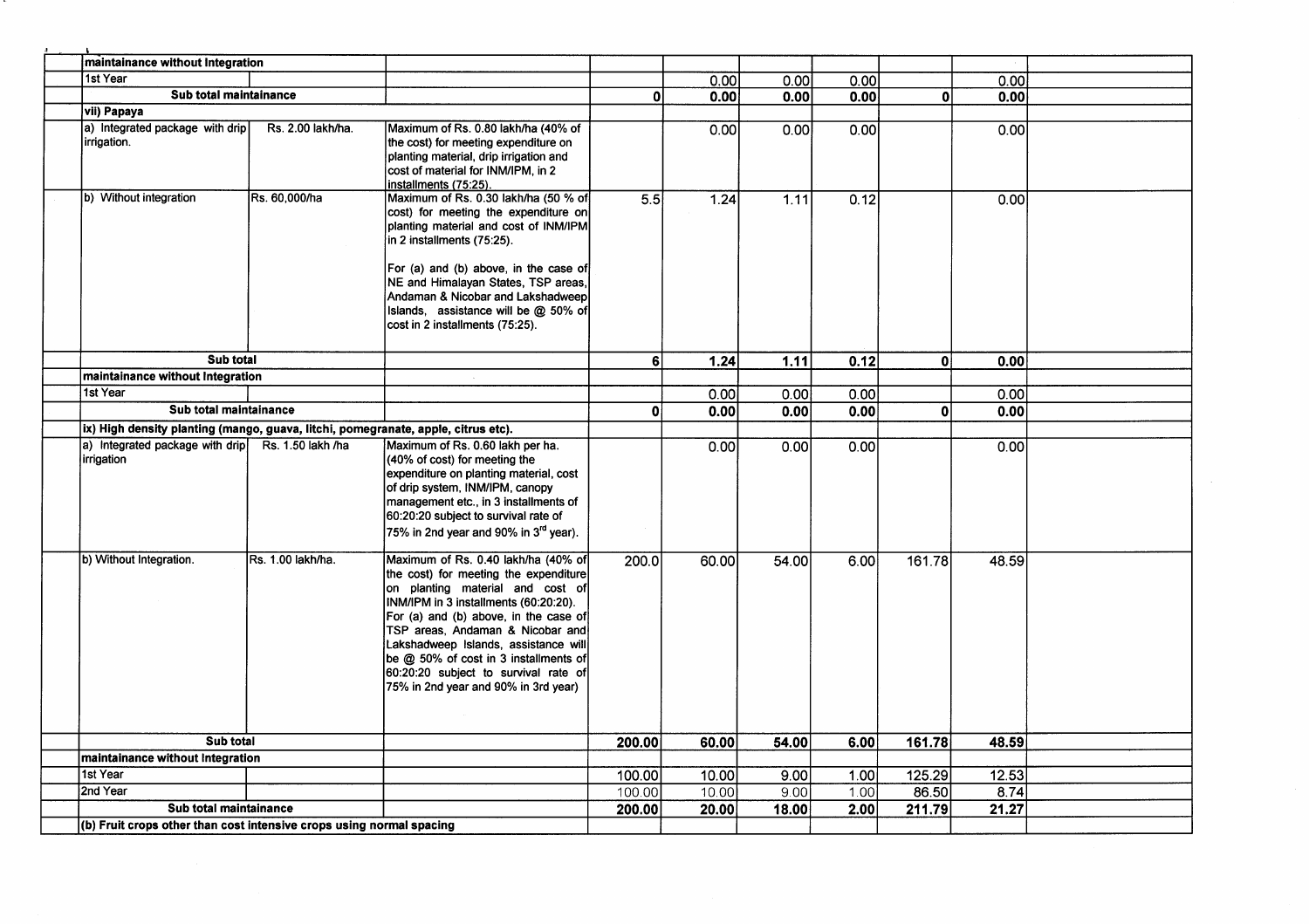| 64.80<br>34.87<br>Sub total<br>400<br>maintainance without Integration<br>179.00<br>16.20<br>1.80<br>10.62<br>300.00<br>18.00<br>1st Year<br>6.57<br>12.00<br>10.80<br>1.20<br>111.50<br>200.00<br>2nd Year<br>290.50<br>17.19<br>27.00<br>3.00<br>Sub total maintainance<br>30.00<br>500.00<br>Vegetable (For maximum area of 2 ha per beneficiary)<br>100.00<br>10.00<br>55.67<br>14.05<br>400<br>90.00<br>Rs.50,000/ha<br>40% of cost in general areas<br><b>Hybrid</b><br>55.67<br>14.05<br>400<br>100.00<br>90.00<br>10.00<br> Sub-total<br>Flowers (For a maximum of 2 ha per beneficiary)<br>3 <sup>7</sup><br><b>Cut flowers</b><br>40% of cost<br>0.50<br>4.00<br>2.00<br>Rs. 1.00 lakh/ha<br>4.50<br><b>Small &amp; Marginal Farmers</b><br>10.00<br>5.00<br>0.00<br>0.00<br>0.00<br>25% of the cost<br>0.00<br>do<br>Other farmers<br><b>Bulbulous flowers</b><br>3.75<br>15.00<br>11.25<br>10.13<br>1.13<br>5.00<br><b>Small &amp; Marginal Farmers</b><br>Rs. 1.50 lakh/ha<br>40 % of the cost<br>0.00<br>0.00<br>0.00<br>25% of cost<br>0.00<br>Other farmers<br>do<br><b>Loose Flowers</b><br>40% of cost<br>0.50<br>7.02<br>0.50<br><b>Small &amp; Marginal Farmers</b><br>25.00<br>5.00<br>4.50<br>Rs. 40,000/ha<br>0.00<br>0.00<br>0.00<br>Other farmers<br>do<br>0.00<br>25% of cost<br>6.25<br>19.13<br>2.13<br>21.25<br>16.02<br>50.00<br><b>Sub-total flowers</b><br>Spices (For a maximum area of 4 ha per beneficiary)<br>$\overline{\mathbf{4}}$<br>40.50<br>4.50<br>88.55<br>13.28<br>Maximum of Rs. 12,000/- per ha. (40%<br>300<br>Seed spice and Rhizomatic<br>Rs.30,000/ha<br>45.00<br>of cost) for meeting the expenditure on<br>spices<br>planting material and cost of material<br>for INM/IPM etc).<br>Maximum of Rs. 20,000/- per ha<br>0.00<br>0.00<br>0.00<br>0.00<br>Rs. 50,000/ha<br><b>Perennial spices</b><br>(@40% of cost) for meeting the<br>(black pepper)<br>expenditure on planting material and<br>cost of material for INM/IPM etc.<br>For (i) and (ii) above, in the case of<br>TSP areas. Andaman and<br>Lakshadweep Islands, assistance will<br>be $@$ 50% of cost.<br>88.55<br>13.28<br>40.50<br>4.50<br>300.00<br>45.00<br><b>Sub-total spices</b><br>0.00<br>0.00<br>0.00<br>0.00<br>0.00<br>0.00<br><b>Sub-total aromatics</b><br>272.95<br>30.33<br>515.76<br>117.05<br>1359.70<br>303.28<br><b>Grand Total Area Expansion</b> | a) integrated package with drip   Rs. 1.00 lakh/ha<br>irrigation<br>b) Without Integration | Rs. 60,000/ha | Maximum of Rs. 0.40 lakh/ ha. (40% of<br>cost) for meeting the expenditure on<br>planting material, cost of drip system,<br>INM/IPM, canopy management etc in 3<br>installments of 60:20:20 subject to<br>survival rate of 75% in 2nd year & 90%<br>in 3rd year for perennial crops and for<br>non perennial crops in 2 installments of<br>75:25.<br>Maximum of Rs. 0.30 lakh/ha (50 % of<br>cost) for meeting the expenditure on<br>planting material and cost of INM/IPM<br>in 3 installments of 60:20:20. | 400 | 0.00<br>72.00 | 0.00<br>64.80 | 0.00<br>7.20 | 193.74 | 0.00<br>34.87 |  |
|-----------------------------------------------------------------------------------------------------------------------------------------------------------------------------------------------------------------------------------------------------------------------------------------------------------------------------------------------------------------------------------------------------------------------------------------------------------------------------------------------------------------------------------------------------------------------------------------------------------------------------------------------------------------------------------------------------------------------------------------------------------------------------------------------------------------------------------------------------------------------------------------------------------------------------------------------------------------------------------------------------------------------------------------------------------------------------------------------------------------------------------------------------------------------------------------------------------------------------------------------------------------------------------------------------------------------------------------------------------------------------------------------------------------------------------------------------------------------------------------------------------------------------------------------------------------------------------------------------------------------------------------------------------------------------------------------------------------------------------------------------------------------------------------------------------------------------------------------------------------------------------------------------------------------------------------------------------------------------------------------------------------------------------------------------------------------------------------------------------------------------------------------------------------------------------------------------------------------------------------------------------------------------------------------------------------------------------------------------------------------------------------|--------------------------------------------------------------------------------------------|---------------|--------------------------------------------------------------------------------------------------------------------------------------------------------------------------------------------------------------------------------------------------------------------------------------------------------------------------------------------------------------------------------------------------------------------------------------------------------------------------------------------------------------|-----|---------------|---------------|--------------|--------|---------------|--|
|                                                                                                                                                                                                                                                                                                                                                                                                                                                                                                                                                                                                                                                                                                                                                                                                                                                                                                                                                                                                                                                                                                                                                                                                                                                                                                                                                                                                                                                                                                                                                                                                                                                                                                                                                                                                                                                                                                                                                                                                                                                                                                                                                                                                                                                                                                                                                                                         |                                                                                            |               |                                                                                                                                                                                                                                                                                                                                                                                                                                                                                                              |     | 72.00         |               | 7.20         | 193.74 |               |  |
|                                                                                                                                                                                                                                                                                                                                                                                                                                                                                                                                                                                                                                                                                                                                                                                                                                                                                                                                                                                                                                                                                                                                                                                                                                                                                                                                                                                                                                                                                                                                                                                                                                                                                                                                                                                                                                                                                                                                                                                                                                                                                                                                                                                                                                                                                                                                                                                         |                                                                                            |               |                                                                                                                                                                                                                                                                                                                                                                                                                                                                                                              |     |               |               |              |        |               |  |
|                                                                                                                                                                                                                                                                                                                                                                                                                                                                                                                                                                                                                                                                                                                                                                                                                                                                                                                                                                                                                                                                                                                                                                                                                                                                                                                                                                                                                                                                                                                                                                                                                                                                                                                                                                                                                                                                                                                                                                                                                                                                                                                                                                                                                                                                                                                                                                                         |                                                                                            |               |                                                                                                                                                                                                                                                                                                                                                                                                                                                                                                              |     |               |               |              |        |               |  |
|                                                                                                                                                                                                                                                                                                                                                                                                                                                                                                                                                                                                                                                                                                                                                                                                                                                                                                                                                                                                                                                                                                                                                                                                                                                                                                                                                                                                                                                                                                                                                                                                                                                                                                                                                                                                                                                                                                                                                                                                                                                                                                                                                                                                                                                                                                                                                                                         |                                                                                            |               |                                                                                                                                                                                                                                                                                                                                                                                                                                                                                                              |     |               |               |              |        |               |  |
|                                                                                                                                                                                                                                                                                                                                                                                                                                                                                                                                                                                                                                                                                                                                                                                                                                                                                                                                                                                                                                                                                                                                                                                                                                                                                                                                                                                                                                                                                                                                                                                                                                                                                                                                                                                                                                                                                                                                                                                                                                                                                                                                                                                                                                                                                                                                                                                         |                                                                                            |               |                                                                                                                                                                                                                                                                                                                                                                                                                                                                                                              |     |               |               |              |        |               |  |
|                                                                                                                                                                                                                                                                                                                                                                                                                                                                                                                                                                                                                                                                                                                                                                                                                                                                                                                                                                                                                                                                                                                                                                                                                                                                                                                                                                                                                                                                                                                                                                                                                                                                                                                                                                                                                                                                                                                                                                                                                                                                                                                                                                                                                                                                                                                                                                                         |                                                                                            |               |                                                                                                                                                                                                                                                                                                                                                                                                                                                                                                              |     |               |               |              |        |               |  |
|                                                                                                                                                                                                                                                                                                                                                                                                                                                                                                                                                                                                                                                                                                                                                                                                                                                                                                                                                                                                                                                                                                                                                                                                                                                                                                                                                                                                                                                                                                                                                                                                                                                                                                                                                                                                                                                                                                                                                                                                                                                                                                                                                                                                                                                                                                                                                                                         |                                                                                            |               |                                                                                                                                                                                                                                                                                                                                                                                                                                                                                                              |     |               |               |              |        |               |  |
|                                                                                                                                                                                                                                                                                                                                                                                                                                                                                                                                                                                                                                                                                                                                                                                                                                                                                                                                                                                                                                                                                                                                                                                                                                                                                                                                                                                                                                                                                                                                                                                                                                                                                                                                                                                                                                                                                                                                                                                                                                                                                                                                                                                                                                                                                                                                                                                         |                                                                                            |               |                                                                                                                                                                                                                                                                                                                                                                                                                                                                                                              |     |               |               |              |        |               |  |
|                                                                                                                                                                                                                                                                                                                                                                                                                                                                                                                                                                                                                                                                                                                                                                                                                                                                                                                                                                                                                                                                                                                                                                                                                                                                                                                                                                                                                                                                                                                                                                                                                                                                                                                                                                                                                                                                                                                                                                                                                                                                                                                                                                                                                                                                                                                                                                                         |                                                                                            |               |                                                                                                                                                                                                                                                                                                                                                                                                                                                                                                              |     |               |               |              |        |               |  |
|                                                                                                                                                                                                                                                                                                                                                                                                                                                                                                                                                                                                                                                                                                                                                                                                                                                                                                                                                                                                                                                                                                                                                                                                                                                                                                                                                                                                                                                                                                                                                                                                                                                                                                                                                                                                                                                                                                                                                                                                                                                                                                                                                                                                                                                                                                                                                                                         |                                                                                            |               |                                                                                                                                                                                                                                                                                                                                                                                                                                                                                                              |     |               |               |              |        |               |  |
|                                                                                                                                                                                                                                                                                                                                                                                                                                                                                                                                                                                                                                                                                                                                                                                                                                                                                                                                                                                                                                                                                                                                                                                                                                                                                                                                                                                                                                                                                                                                                                                                                                                                                                                                                                                                                                                                                                                                                                                                                                                                                                                                                                                                                                                                                                                                                                                         |                                                                                            |               |                                                                                                                                                                                                                                                                                                                                                                                                                                                                                                              |     |               |               |              |        |               |  |
|                                                                                                                                                                                                                                                                                                                                                                                                                                                                                                                                                                                                                                                                                                                                                                                                                                                                                                                                                                                                                                                                                                                                                                                                                                                                                                                                                                                                                                                                                                                                                                                                                                                                                                                                                                                                                                                                                                                                                                                                                                                                                                                                                                                                                                                                                                                                                                                         |                                                                                            |               |                                                                                                                                                                                                                                                                                                                                                                                                                                                                                                              |     |               |               |              |        |               |  |
|                                                                                                                                                                                                                                                                                                                                                                                                                                                                                                                                                                                                                                                                                                                                                                                                                                                                                                                                                                                                                                                                                                                                                                                                                                                                                                                                                                                                                                                                                                                                                                                                                                                                                                                                                                                                                                                                                                                                                                                                                                                                                                                                                                                                                                                                                                                                                                                         |                                                                                            |               |                                                                                                                                                                                                                                                                                                                                                                                                                                                                                                              |     |               |               |              |        |               |  |
|                                                                                                                                                                                                                                                                                                                                                                                                                                                                                                                                                                                                                                                                                                                                                                                                                                                                                                                                                                                                                                                                                                                                                                                                                                                                                                                                                                                                                                                                                                                                                                                                                                                                                                                                                                                                                                                                                                                                                                                                                                                                                                                                                                                                                                                                                                                                                                                         |                                                                                            |               |                                                                                                                                                                                                                                                                                                                                                                                                                                                                                                              |     |               |               |              |        |               |  |
|                                                                                                                                                                                                                                                                                                                                                                                                                                                                                                                                                                                                                                                                                                                                                                                                                                                                                                                                                                                                                                                                                                                                                                                                                                                                                                                                                                                                                                                                                                                                                                                                                                                                                                                                                                                                                                                                                                                                                                                                                                                                                                                                                                                                                                                                                                                                                                                         |                                                                                            |               |                                                                                                                                                                                                                                                                                                                                                                                                                                                                                                              |     |               |               |              |        |               |  |
|                                                                                                                                                                                                                                                                                                                                                                                                                                                                                                                                                                                                                                                                                                                                                                                                                                                                                                                                                                                                                                                                                                                                                                                                                                                                                                                                                                                                                                                                                                                                                                                                                                                                                                                                                                                                                                                                                                                                                                                                                                                                                                                                                                                                                                                                                                                                                                                         |                                                                                            |               |                                                                                                                                                                                                                                                                                                                                                                                                                                                                                                              |     |               |               |              |        |               |  |
|                                                                                                                                                                                                                                                                                                                                                                                                                                                                                                                                                                                                                                                                                                                                                                                                                                                                                                                                                                                                                                                                                                                                                                                                                                                                                                                                                                                                                                                                                                                                                                                                                                                                                                                                                                                                                                                                                                                                                                                                                                                                                                                                                                                                                                                                                                                                                                                         |                                                                                            |               |                                                                                                                                                                                                                                                                                                                                                                                                                                                                                                              |     |               |               |              |        |               |  |
|                                                                                                                                                                                                                                                                                                                                                                                                                                                                                                                                                                                                                                                                                                                                                                                                                                                                                                                                                                                                                                                                                                                                                                                                                                                                                                                                                                                                                                                                                                                                                                                                                                                                                                                                                                                                                                                                                                                                                                                                                                                                                                                                                                                                                                                                                                                                                                                         |                                                                                            |               |                                                                                                                                                                                                                                                                                                                                                                                                                                                                                                              |     |               |               |              |        |               |  |
|                                                                                                                                                                                                                                                                                                                                                                                                                                                                                                                                                                                                                                                                                                                                                                                                                                                                                                                                                                                                                                                                                                                                                                                                                                                                                                                                                                                                                                                                                                                                                                                                                                                                                                                                                                                                                                                                                                                                                                                                                                                                                                                                                                                                                                                                                                                                                                                         |                                                                                            |               |                                                                                                                                                                                                                                                                                                                                                                                                                                                                                                              |     |               |               |              |        |               |  |
|                                                                                                                                                                                                                                                                                                                                                                                                                                                                                                                                                                                                                                                                                                                                                                                                                                                                                                                                                                                                                                                                                                                                                                                                                                                                                                                                                                                                                                                                                                                                                                                                                                                                                                                                                                                                                                                                                                                                                                                                                                                                                                                                                                                                                                                                                                                                                                                         |                                                                                            |               |                                                                                                                                                                                                                                                                                                                                                                                                                                                                                                              |     |               |               |              |        |               |  |
|                                                                                                                                                                                                                                                                                                                                                                                                                                                                                                                                                                                                                                                                                                                                                                                                                                                                                                                                                                                                                                                                                                                                                                                                                                                                                                                                                                                                                                                                                                                                                                                                                                                                                                                                                                                                                                                                                                                                                                                                                                                                                                                                                                                                                                                                                                                                                                                         |                                                                                            |               |                                                                                                                                                                                                                                                                                                                                                                                                                                                                                                              |     |               |               |              |        |               |  |
|                                                                                                                                                                                                                                                                                                                                                                                                                                                                                                                                                                                                                                                                                                                                                                                                                                                                                                                                                                                                                                                                                                                                                                                                                                                                                                                                                                                                                                                                                                                                                                                                                                                                                                                                                                                                                                                                                                                                                                                                                                                                                                                                                                                                                                                                                                                                                                                         |                                                                                            |               |                                                                                                                                                                                                                                                                                                                                                                                                                                                                                                              |     |               |               |              |        |               |  |
|                                                                                                                                                                                                                                                                                                                                                                                                                                                                                                                                                                                                                                                                                                                                                                                                                                                                                                                                                                                                                                                                                                                                                                                                                                                                                                                                                                                                                                                                                                                                                                                                                                                                                                                                                                                                                                                                                                                                                                                                                                                                                                                                                                                                                                                                                                                                                                                         |                                                                                            |               |                                                                                                                                                                                                                                                                                                                                                                                                                                                                                                              |     |               |               |              |        |               |  |
|                                                                                                                                                                                                                                                                                                                                                                                                                                                                                                                                                                                                                                                                                                                                                                                                                                                                                                                                                                                                                                                                                                                                                                                                                                                                                                                                                                                                                                                                                                                                                                                                                                                                                                                                                                                                                                                                                                                                                                                                                                                                                                                                                                                                                                                                                                                                                                                         |                                                                                            |               |                                                                                                                                                                                                                                                                                                                                                                                                                                                                                                              |     |               |               |              |        |               |  |
|                                                                                                                                                                                                                                                                                                                                                                                                                                                                                                                                                                                                                                                                                                                                                                                                                                                                                                                                                                                                                                                                                                                                                                                                                                                                                                                                                                                                                                                                                                                                                                                                                                                                                                                                                                                                                                                                                                                                                                                                                                                                                                                                                                                                                                                                                                                                                                                         |                                                                                            |               |                                                                                                                                                                                                                                                                                                                                                                                                                                                                                                              |     |               |               |              |        |               |  |
|                                                                                                                                                                                                                                                                                                                                                                                                                                                                                                                                                                                                                                                                                                                                                                                                                                                                                                                                                                                                                                                                                                                                                                                                                                                                                                                                                                                                                                                                                                                                                                                                                                                                                                                                                                                                                                                                                                                                                                                                                                                                                                                                                                                                                                                                                                                                                                                         |                                                                                            |               |                                                                                                                                                                                                                                                                                                                                                                                                                                                                                                              |     |               |               |              |        |               |  |
|                                                                                                                                                                                                                                                                                                                                                                                                                                                                                                                                                                                                                                                                                                                                                                                                                                                                                                                                                                                                                                                                                                                                                                                                                                                                                                                                                                                                                                                                                                                                                                                                                                                                                                                                                                                                                                                                                                                                                                                                                                                                                                                                                                                                                                                                                                                                                                                         |                                                                                            |               |                                                                                                                                                                                                                                                                                                                                                                                                                                                                                                              |     |               |               |              |        |               |  |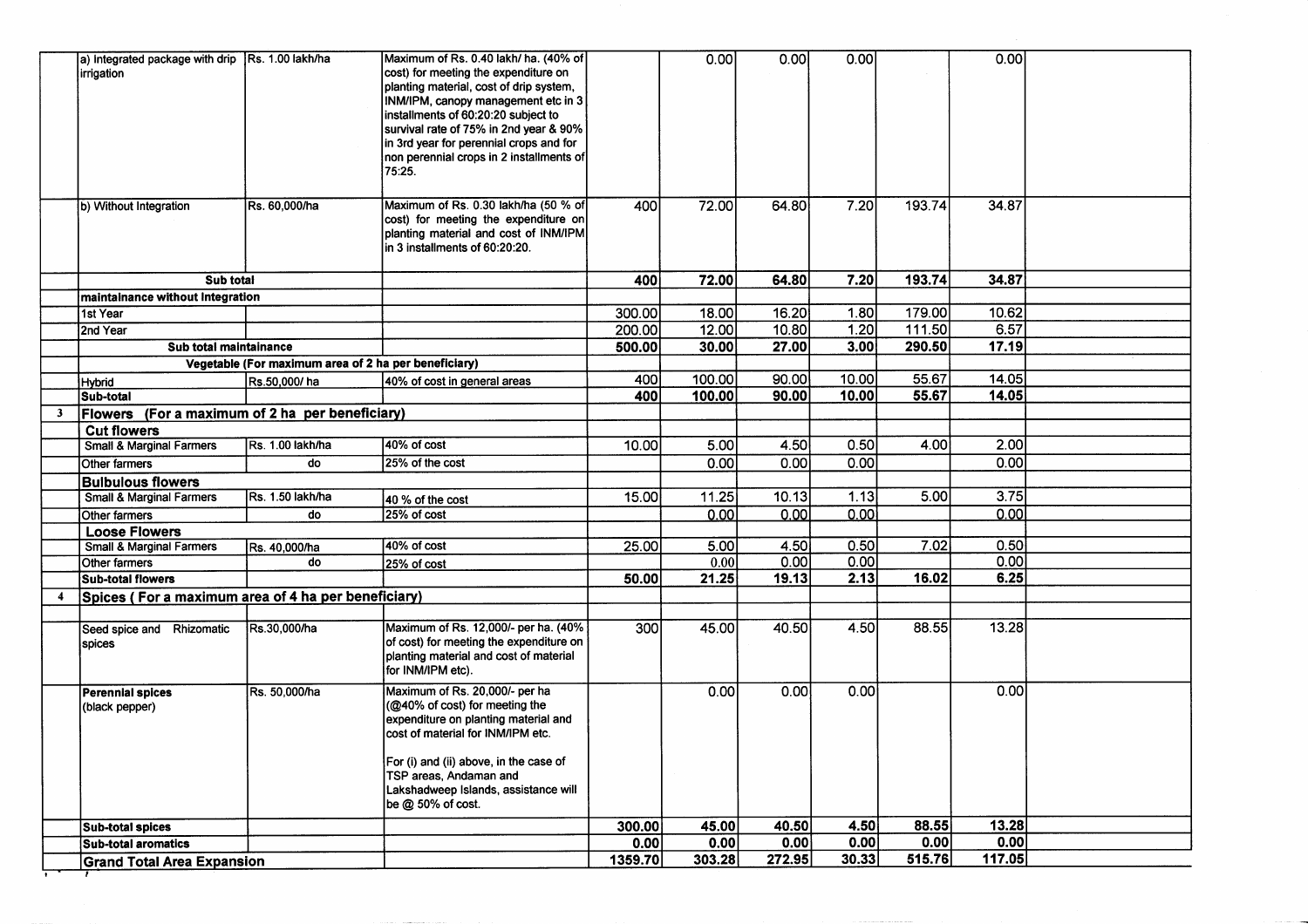|   | <b>Grand Total Area Expansion maintainance</b>                                     |                                                    |                                                                                                                                       | 700.00 | 50.00  | 45.00  | 5.00  | 502.29          | 38.46  |                                                                                                             |
|---|------------------------------------------------------------------------------------|----------------------------------------------------|---------------------------------------------------------------------------------------------------------------------------------------|--------|--------|--------|-------|-----------------|--------|-------------------------------------------------------------------------------------------------------------|
|   | <b>Mushrooms</b>                                                                   |                                                    |                                                                                                                                       |        |        |        |       |                 |        |                                                                                                             |
|   | <b>Production unit</b>                                                             |                                                    |                                                                                                                                       |        |        |        |       |                 |        |                                                                                                             |
|   | <b>Public Sector</b>                                                               | Rs. 20.00 lakh/ unit                               | 100% of the cost.                                                                                                                     |        | 0.00   | 0.00   | 0.00  | 0.0             | 0.00   |                                                                                                             |
|   | Private Sector                                                                     | Rs. 20.00 lakh/ unit                               | 40% of cost for private sector, for<br>the<br>meeting<br>expenditure<br>on<br>infrastructure, as credit linked back<br>ended subsidy. | 38.0   | 304.00 | 273.60 | 30.40 | 15.0            | 120.00 |                                                                                                             |
|   | Spawn making unit                                                                  |                                                    |                                                                                                                                       |        |        |        |       |                 |        |                                                                                                             |
|   | <b>Public Sector</b>                                                               | Rs. 15 lakh/ unit                                  | 100% of the cost.                                                                                                                     |        | 0.00   | 0.00   | 0.00  |                 | 0.00   |                                                                                                             |
|   | <b>Private Sector</b>                                                              | Rs. 15 lakh/ unit                                  | 40% of cost for private sector, for<br>the<br>expenditure<br>meeting<br>on<br>infrastructure, as credit linked back<br>ended subsidy. | 4.0    | 24.00  | 21.60  | 2.40  | 4.0             | 24.00  |                                                                                                             |
|   | Compost making unit                                                                |                                                    |                                                                                                                                       |        |        |        |       |                 |        |                                                                                                             |
|   | <b>Public Sector</b>                                                               | IRs. 20.00 lakh/ unit                              | 100% of the cost.                                                                                                                     |        | 0.00   | 0.00   | 0.00  |                 | 0.001  |                                                                                                             |
|   | <b>Private Sector</b>                                                              | Rs. 20.00 lakh/ unit                               | 40% of cost for private sector, for<br>meeting the<br>expenditure<br>on<br>infrastructure, as credit linked back<br>ended subsidy.    | 8.0    | 64.00  | 57.60  | 6.40  | 4.0             | 32.00  |                                                                                                             |
|   | <b>Sub-total mushrooms</b>                                                         |                                                    |                                                                                                                                       | 50.00  | 392.00 | 352.80 | 39.20 | 23.00           | 176.00 |                                                                                                             |
|   | Sub-total                                                                          |                                                    |                                                                                                                                       | 0.00   | 0.00   | 0.00   | 0.00  | 0.00            | 0.00   |                                                                                                             |
|   | <b>Creation of Water resources</b>                                                 |                                                    |                                                                                                                                       |        |        |        |       |                 |        |                                                                                                             |
|   | ii) Water harvesting system for individuals- for storage of water in<br>20mx20mx3m |                                                    |                                                                                                                                       |        |        |        |       |                 |        |                                                                                                             |
|   | Plain areas                                                                        | areas and                                          | Rs. 1.50 lakh/unit in plain 50% of cost. maintainance to be<br>ensured by the beneficiary.                                            |        | 0.00   | 0.00   | 0.00  |                 | 0.00   |                                                                                                             |
|   | Hilly areas.                                                                       | areas                                              | Rs. 1.80 lakh/unit in hilly 50% of cost. maintainance to be<br>ensured by the beneficiary.                                            | 100    | 90.00  | 81.00  | 9.00  | $\overline{57}$ | 47.70  |                                                                                                             |
|   | Sub-total                                                                          |                                                    |                                                                                                                                       | 100    | 90.00  | 81.00  | 9.00  | 57              | 47.70  |                                                                                                             |
| 5 |                                                                                    | <b>Protected cultivation</b>                       |                                                                                                                                       |        |        |        |       |                 |        |                                                                                                             |
|   | a) Green House structure                                                           |                                                    |                                                                                                                                       |        |        |        |       |                 |        |                                                                                                             |
|   | Fan & Pad system                                                                   | area 500 Sq. m)                                    | Rs. 1650/Sq.m (up to 50% of cost for a maximum area of<br>4000 sq. m per beneficiary.                                                 |        | 0.00   | 0.00   | 0.00  |                 |        | 0.00 Minutes of SLEC meeting to be<br>submitted along with details of<br>beneficiareis, locaiton,<br>etc to |
|   | Hilly areas.                                                                       | Rs. 1897.5/Sq.m (up to do<br>area 500 Sq. m)       |                                                                                                                                       |        | 0.00   | 0.001  | 0.00  | 0.35            | 33.21  |                                                                                                             |
|   | Fan & Pad system                                                                   | Sq.m up to 1008 Sqm)                               | Rs. 1465/Sq. m (>500 50% of cost for a maximum area of<br>4000 sq. m per beneficiary.                                                 |        | 0.00   | 0.00   | 0.00  |                 | 0.00   |                                                                                                             |
|   | Hilly areas.                                                                       | Rs. 1684.75/Sq. m (>500 do<br>Sq.m up to 1008 Sqm) |                                                                                                                                       |        | 0.00   | 0.00   | 0.001 | 0.25            | 21.08  |                                                                                                             |
|   | Fan & Pad system                                                                   |                                                    | Rs. 1420/Sq. m (>1008 50% of cost for a maximum area of<br>Sq. m up to 2080 Sq.m) 4000 sq. m per beneficiary.                         |        | 0.00   | 0.00   | 0.00  |                 | 0.00   |                                                                                                             |
|   | Hilly areas.                                                                       | Rs. 1633/Sq. m (>1008 do<br>Sq. m up to 2080 Sq.m) |                                                                                                                                       |        | 0.00   | 0.00   | 0.00  | 0.40            | 32.66  |                                                                                                             |
|   | Fan & Pad system                                                                   |                                                    | Rs. 1400/Sq. m (>2080 50% of cost for a maximum area of<br>$ $ Sq. m upto 4000 Sq.m $ $ 4000 sq. m per beneficiary.                   |        | 0.00   | 0.00   | 0.00  |                 | 0.00   |                                                                                                             |
|   | Hilly areas.                                                                       | Rs. 1610/Sq. m (>2080 do<br>Sq. m upto 4000 Sq.m)  |                                                                                                                                       |        | 0.00   | 0.00   | 0.00  | 0.80            | 64.40  |                                                                                                             |
|   | (b) Naturally ventilated system                                                    |                                                    |                                                                                                                                       |        |        |        |       |                 |        |                                                                                                             |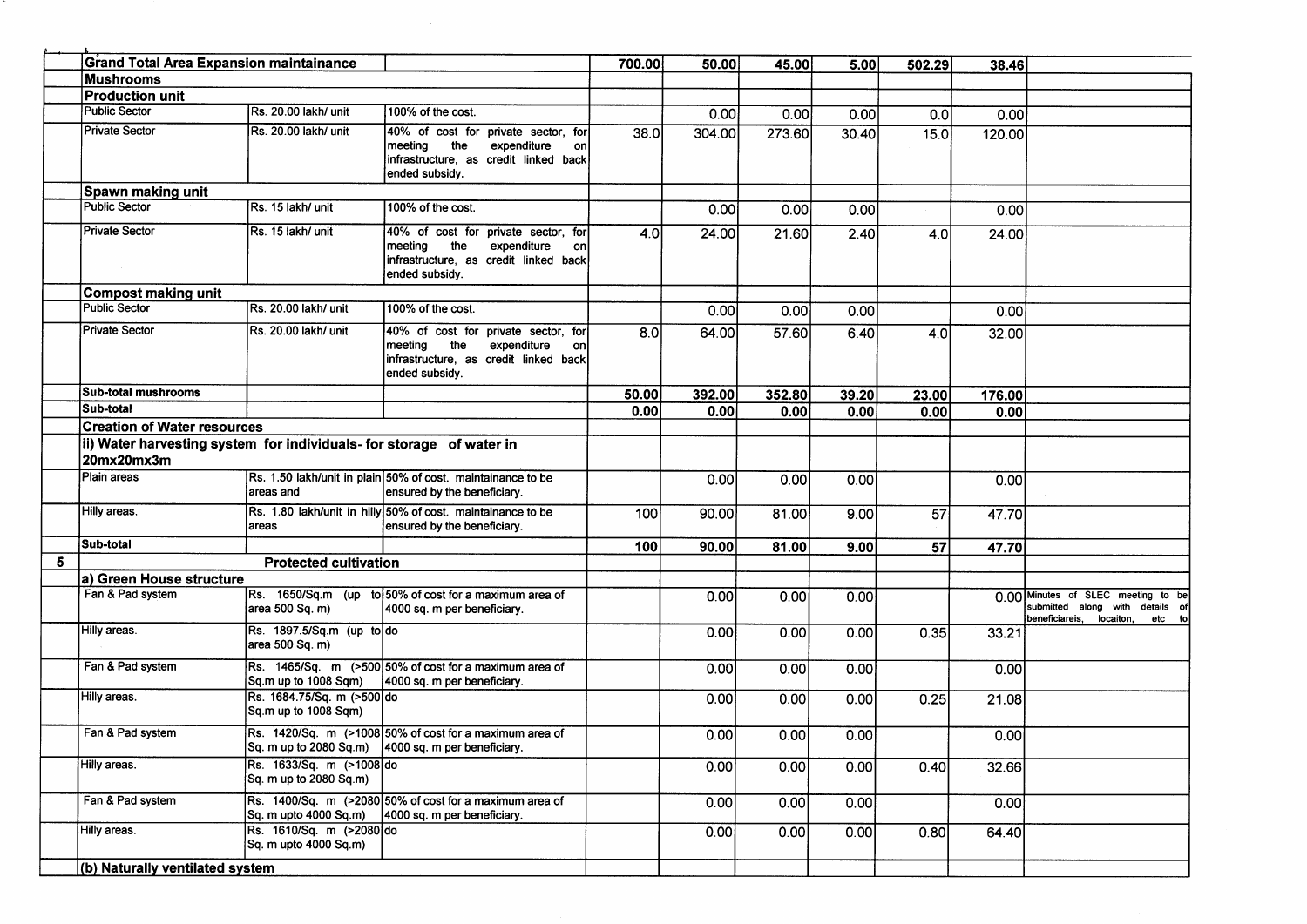|   | (i) Tubular structur                                                                                          | Rs.1060/Sq.m                                            | 50% of the cost limited to 4000 Sq.m<br>per beneficiary.                                         |       | 0.00   | 0.00   | 0.00  |       | 0.00   |  |
|---|---------------------------------------------------------------------------------------------------------------|---------------------------------------------------------|--------------------------------------------------------------------------------------------------|-------|--------|--------|-------|-------|--------|--|
|   | Hilly areas.                                                                                                  | Rs.1219/Sq.m                                            | do                                                                                               |       | 0.00   | 0.00   | 0.00  | 0.46  | 24.34  |  |
|   | (i) Tubular structur                                                                                          | Rs. 935/Sq.m (>500 Sq.<br>m up to 1008 Sq. m)           | 50% of the cost limited to 4000 Sq.m<br>per beneficiary.                                         |       | 0.00   | 0.00   | 0.00  |       | 0.00   |  |
|   | Hilly areas.                                                                                                  | Rs. 1075.25/Sq.m (>500<br>Sq. m up to 1008 Sq. m)       | do                                                                                               |       | 0.00   | 0.00   | 0.00  | 0.60  | 32.26  |  |
|   | (i) Tubular structur                                                                                          | Rs. 890/Sq. m (>1008<br>Sq.m up to 2080 Sq. m)          | 50% of the cost limited to 4000 Sq.m<br>per beneficiary.                                         |       | 0.00   | 0.00   | 0.00  |       | 0.00   |  |
|   | Hilly areas.                                                                                                  | Rs. 1023.50/Sq. m<br>(>1008 Sq.m up to 2080<br>lSa. m). | $\overline{d}$                                                                                   |       | 0.00   | 0.00   | 0.00  | 0.90  | 46.06  |  |
|   | (i) Tubular structur                                                                                          | $\mathsf{Im}$ up to 4000 Sq. m)                         | Rs. 844/Sq. m (>2080 Sq. 50% of the cost limited to 4000 Sq.m<br>per beneficiary.                |       | 0.00   | 0.00   | 0.00  |       | 0.00   |  |
|   | Hilly areas.                                                                                                  | Rs. 970.6/Sq. m (>2080<br>Sq. m up to 4000 Sq. m)       | $\overline{d}$                                                                                   |       | 0.00   | 0.00   | 0.00  | 0.60  | 29.12  |  |
|   | c) Plastic Mulching                                                                                           |                                                         |                                                                                                  |       |        | 0.00   | 0.00  |       |        |  |
|   | <b>Plastic Mulching</b>                                                                                       | Rs. 32,000/ha                                           | 50% of the total cost limited to 2 ha per<br>beneficiary.                                        |       | 0.00   | 0.00   | 0.00  |       | 0.00   |  |
|   | <b>Plastic Mulching</b>                                                                                       | Rs. 36,800/ha for hilly<br>areas                        | 50% of the total cost limited to 2 ha per<br>beneficiary.                                        | 10.00 | 1.84   | 1.66   | 0.18  | 3.00  | 0.55   |  |
|   | d) Shade Net House                                                                                            |                                                         |                                                                                                  |       |        | 0.00   | 0.00  |       |        |  |
|   | i) Tubular structure                                                                                          | Rs. 710/Sq.m                                            | 50% of cost limited to 4000 Sq.m per<br>beneficiary.                                             |       | 0.00   | 0.00   | 0.00  |       | 0.00   |  |
|   | i) Tubular structure                                                                                          | Rs. 816/Sq.m for hilly<br>areas                         | 50% of cost limited to 4000 Sq.m per<br>beneficiary.                                             | 2.50  | 102.00 | 91.80  | 10.20 | 0.35  | 14.28  |  |
|   | iii) Bamboo structure                                                                                         | Rs. 414/Sq. m for hilly<br>areas                        | 50% of cost limited to 20 units (each<br>unit not to exceed<br>200 sq.<br>m) per beneficiary.    |       | 0.00   | 0.00   | 0.00  |       | 0.00   |  |
|   | <b>Plastic Tunnels</b>                                                                                        | Rs. 60/Sq.m                                             | 50% of cost limited 1000 sq. m per<br>beneficiary.                                               |       | 0.00   | 0.00   | 0.00  |       | 0.00   |  |
|   | <b>Plastic Tunnels</b>                                                                                        | Rs.75/Sq.m for hilly<br>areas.                          | 50% of cost limited 1000 sq. m per<br>beneficiary.                                               | 0.10  | 0.38   | 0.34   | 0.04  |       | 0.00   |  |
|   | <b>Walk in tunnels</b>                                                                                        | Rs. 600/ Sq.m                                           | 50% of the cost limited to 4000 sq.m.<br>(each unit not to exceed 800 Sq. m per<br>beneficiary). | 5.00  | 150.00 | 135.00 | 15.00 |       | 0.00   |  |
|   | e) Anti Bird/Anti Hail Nets                                                                                   | Rs.35/- per Sq.m                                        | 50% of cost limited to 5000 Sq.m per<br>beneficiary.                                             |       | 0.00   | 0.00   | 0.00  | 30.10 | 26.30  |  |
|   | f) Cost of planting material &<br>cultivation of high value<br>vegetables grown in poly<br>house              | Rs.140/Sq. m                                            | 50% of cost limited to 4000 Sq.m per<br>beneficiary.                                             | 2.50  | 17.50  | 15.75  | 1.75  | 0.85  | 5.95   |  |
|   | g) Cost of planting material &<br>cultivation of Orchid &<br>Anthurium under poly<br>house/shade net house.   | Rs. 700/Sq.m                                            | 50% of cost limited to 4000 Sq. m per<br>beneficiary.                                            | 0.10  | 3.50   | 3.15   | 0.35  |       | 0.00   |  |
|   | Ih) Cost of planting material &<br>cultivation of Carnation &<br>Gerbera under poly<br>house/shade net house. | Rs. 610/Sq.m                                            | 50% of cost limited to 4000 Sq. m per<br>beneficiary.                                            | 1.00l | 30.50  | 27.45  | 3.05  | 0.27  | 8.01   |  |
|   | i) Cost of planting material &<br>cultivation of Rose and lilum<br>under poly house/shade net<br>house        | Rs. 426/Sq.m                                            | 50% of cost limited to 4000 Sq. m per<br>beneficiary.                                            | 1.00  | 21.30  | 19.17  | 2.13  | 0.26  | 5.54   |  |
|   | Sub-total protected cultivation                                                                               |                                                         |                                                                                                  | 22.20 | 327.02 | 294.31 | 32.70 | 39.19 | 343.76 |  |
| 6 | Promotion of Integrated Nutrient Management(INM)/ Integrated Pest                                             |                                                         |                                                                                                  |       |        |        |       |       |        |  |